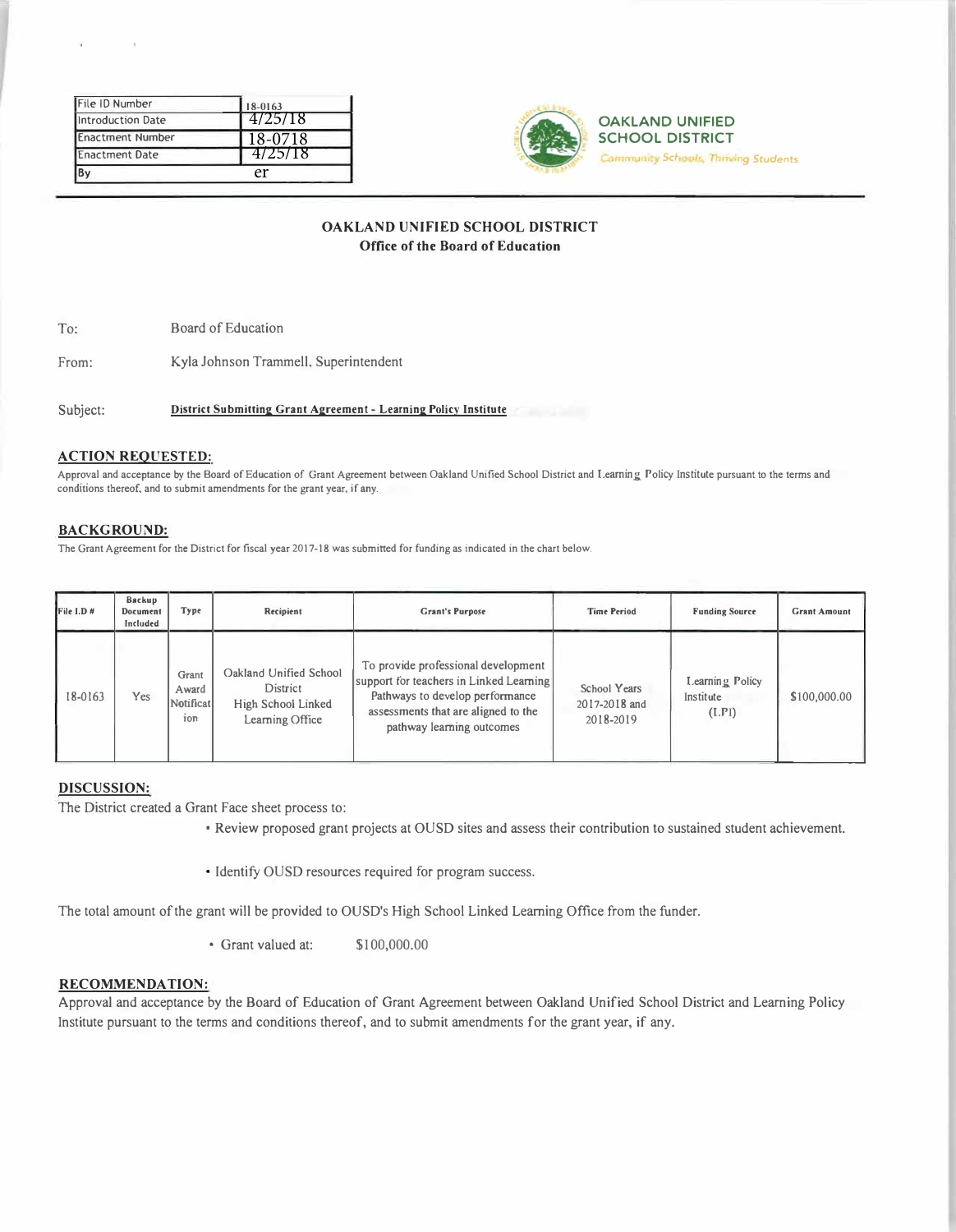**ATTACHMENTS:** 

É.

S.

Grant Management Face Sheet Grant Award Notification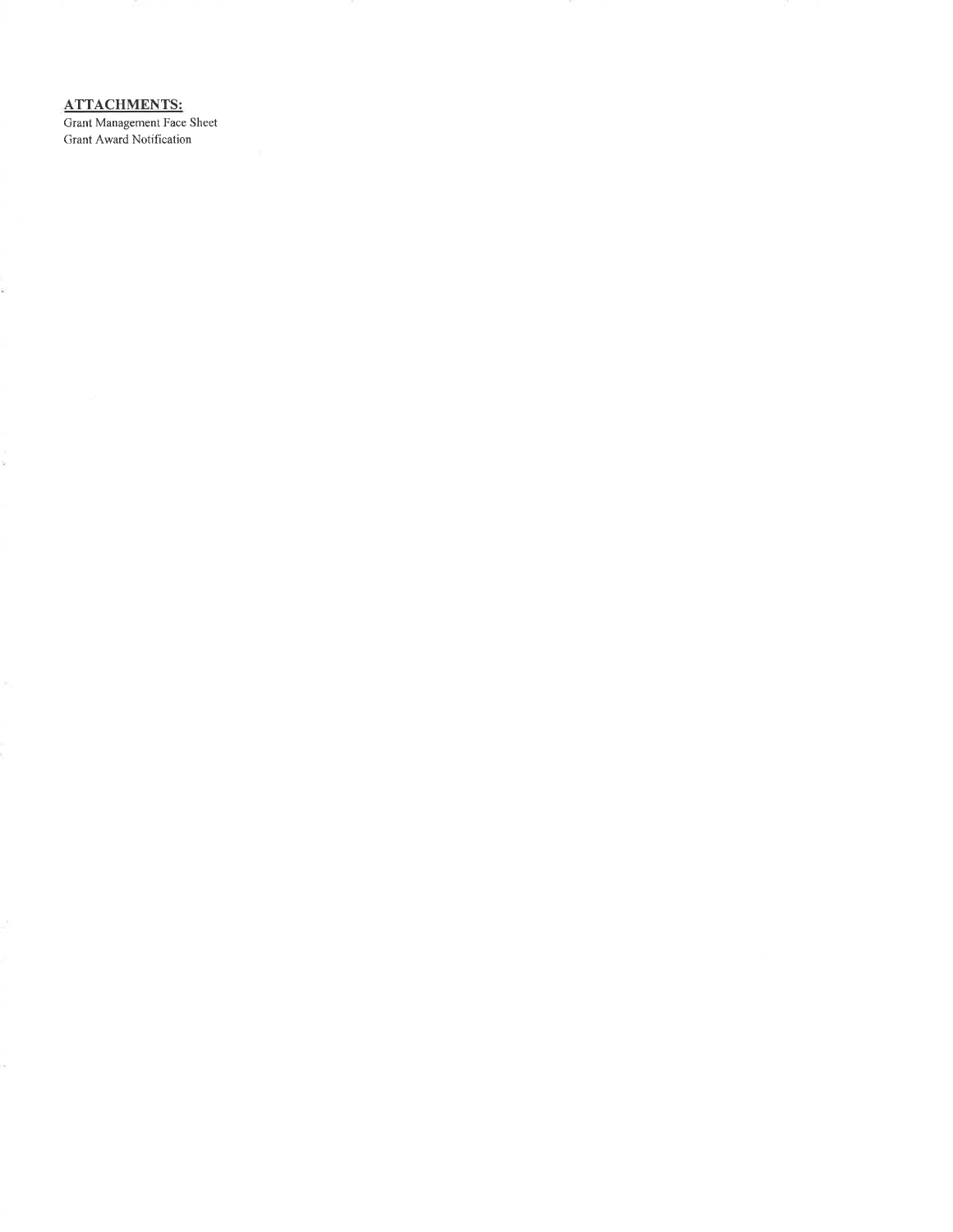| <b>Title of Grant: LPI</b>                                     | <b>Funding Cycle Dates: School Years</b><br>2017-2018; 2018-2019 |
|----------------------------------------------------------------|------------------------------------------------------------------|
| <b>Grant's Fiscal Agent:</b>                                   | <b>Grant Amount for Full Funding</b>                             |
| Learning Policy Institute                                      | \$100,000                                                        |
|                                                                |                                                                  |
| <b>Funding Agency:</b>                                         | <b>Grant Focus:</b>                                              |
| Assessment for Learning Project is led by the Center for       | <b>Performance Assessments</b>                                   |
| Innovation in Education (CIE) at the University of Kentucky in | (Graduate Capstone and other assessments in high                 |
| partnership with Next Generation Learning Challenges           | school)                                                          |
| (NGLC) at EDUCAUSE. It is generously funded by the             |                                                                  |
| William and Flora Hewlett Foundation and the Bill & Melinda    |                                                                  |
| Gates Foundation.                                              |                                                                  |
| List all School(s) or Department(s) to be Served:              |                                                                  |

All Linked Learning pathways in High School supported by the Linked Learning Office.

| <b>Information Needed</b>                                                                                                                                                                                                                                                                          | <b>School or Department Response</b>                                                                                                                                                      |  |
|----------------------------------------------------------------------------------------------------------------------------------------------------------------------------------------------------------------------------------------------------------------------------------------------------|-------------------------------------------------------------------------------------------------------------------------------------------------------------------------------------------|--|
| How will this grant contribute to sustained<br>student achievement or academic standards?                                                                                                                                                                                                          | This grant provides professional development support for teachers<br>in Linked Learning pathways to develop performance assessments<br>that are aligned to the pathway learning outcomes. |  |
| How will this grant be evaluated for impact<br>upon student achievement?                                                                                                                                                                                                                           | The grant funds the research staff at the Learning Policy Institute to<br>do some general evaluation of the impact of the grant.                                                          |  |
| Does the grant require any resources from the<br>school(s) or district? If so, describe.                                                                                                                                                                                                           | No funds are required of the district though district staff are<br>involved in the implementation of the professional learning<br>experiences for teachers.                               |  |
| Are services being supported by an OUSD<br>funded grant or by a contractor paid through an<br>OUSD contract or MOU? (If yes, include the<br>district's indirect rate for all OUSD site<br>services in the grant's budget for<br>administrative support, evaluation data, or<br>indirect services.) | No.                                                                                                                                                                                       |  |
| Will the proposed program take students out of<br>the classroom for any portion of the school day?                                                                                                                                                                                                 | No.                                                                                                                                                                                       |  |
| Who is the contact managing and assuring grant<br>compliance?<br>(Include contact's name, address, phone<br>number, email address.)                                                                                                                                                                | Young Whan Choi<br>1000 Broadway, Suite 440<br>Oakland, CA 94607<br>510-877-0992                                                                                                          |  |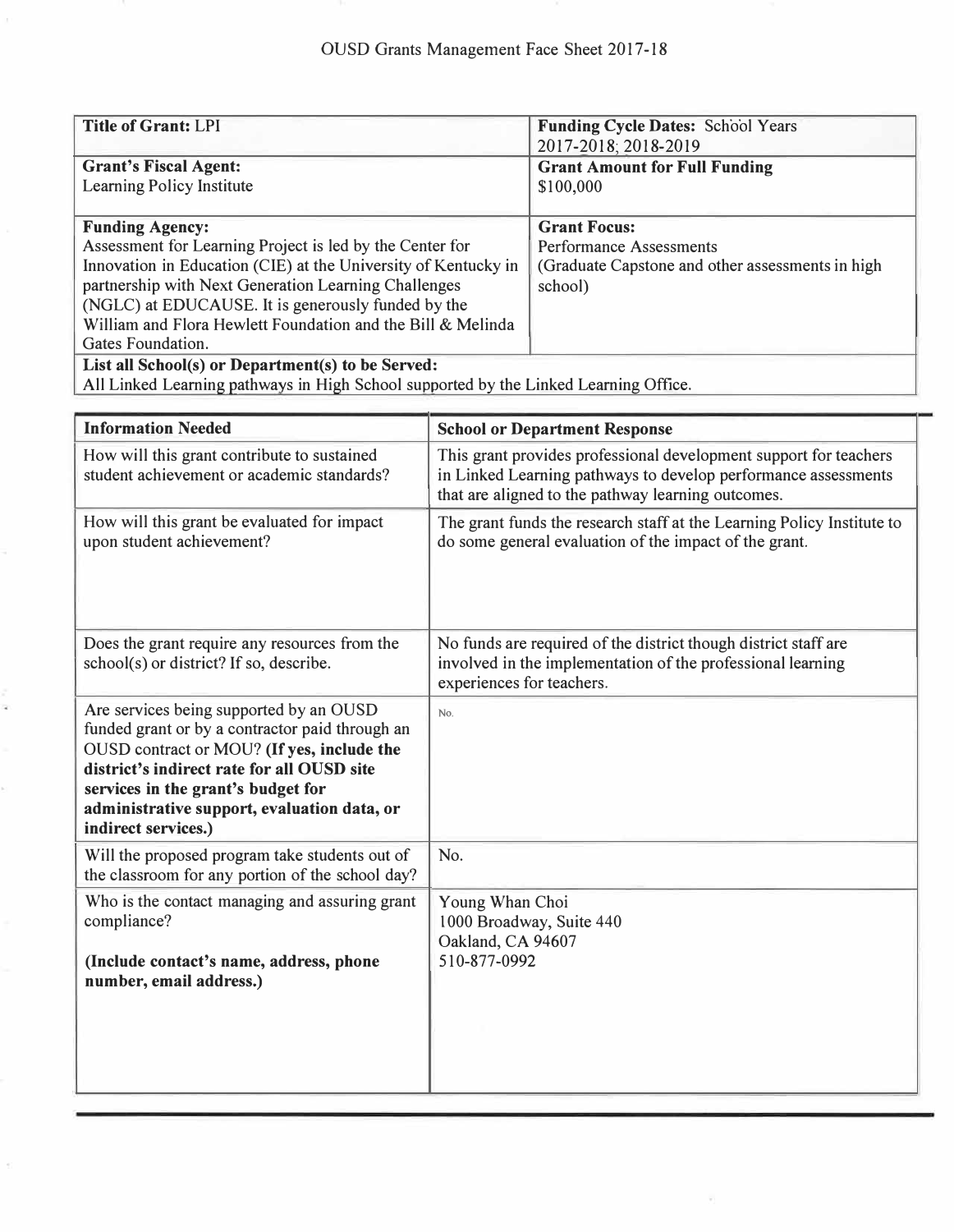# **Applicant Obtained Approval Signatures:**

| <b>Entity</b>                                                                                           | Name/s                | Signature/s | Date |
|---------------------------------------------------------------------------------------------------------|-----------------------|-------------|------|
| Department Head<br>(e.g. for school day programs or for extended day and student<br>support activities) | <b>Preston Thomas</b> |             |      |
| Senior Deputy Chief                                                                                     | Sondra Aguilera       |             |      |

# **Grant Office Obtained Approval Signatures:**

| <b>Entity</b>         | Name/s                | Signature/s | Date |
|-----------------------|-----------------------|-------------|------|
| <b>Fiscal Officer</b> |                       |             |      |
| Superintendent        | Kyla Johnson-Trammell |             |      |

OAKLAND UNIFIED SCHOOL DISTHERED FOR THE General Counsel<br>Office of the General Counsel<br>APPROVED FOR FORM & SUBSTANC By: Allakere Andrea Epps, Attorney at Law

 $2/7/2018$ 

8/2010 OUSD Grants Management Services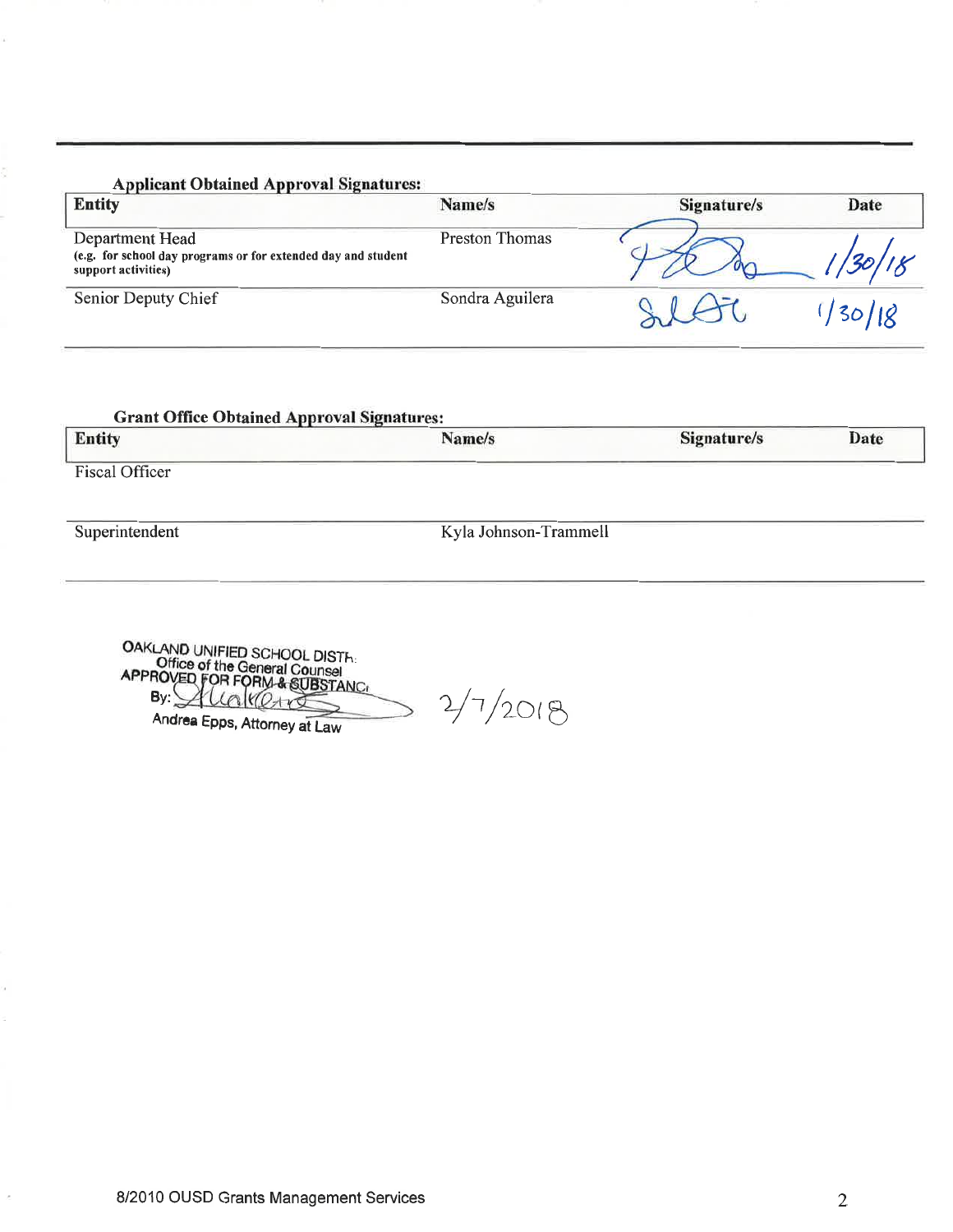# **Assessment for Learning Project (ALP) Grant Agreement**

**Terms & Conditions** 

This Grant Agreement dated **March 22, 2018** is entered into by and between Learning Policy Institute (LPI) as Grantor and Oakland Unified School District as Grantee. The Assessment for Learning Project (ALP) is led by the Center for Innovation in Education (CIE), in partnership with Next Generation Learning Challenges (NGLC) at EDUCAUSE. Under agreement with CIE and EDUCAUSE, LPI has primary responsibility to manage and administer grants awarded on behalf of the project.

In consideration of the mutual promises contained in this Grant Agreement, LPI (representing the ALP partners) and Grantee agree as follows:

## I. Organizational Eligibility and Use of Funds

Tax Status: The specific terms and conditions of ALP grants from LPI may depend on the tax status of your organization. You must indicate which of the following descriptions applies to your organization when submitting a proposal. You may also be required to submit copies of the governing documents for your organization with your application (e.g., Articles and Bylaws).

### The organization is:

- $\Box$  Exempt from United States federal income tax under section 501(c)(3) of the United States Internal Revenue Code of 1986 (the "Code") and not a private foundation;
- Exempt from United States federal income tax under Section 501(c)(3) of the Code and a private foundation;
- Exempt from United States federal income tax under a section of the Code other than  $501(c)(3)$ (e.g., Section 501(c)(4) or 501(c)(6)). If applicable, please indicate which section applies to your
- Not a tax-exempt organization under the Code. If applicable, please indicate the type of organization and place of incorporation;
- $\Box$  A United States governmental unit described in section 170(c)(1) of the Code;
- A state, tribal, or local government unit. If so, please describe\_
- An organization formed under the laws of a country other than the United States. If applicable, please indicate the country of formation and type of organization

Use of Grant Funds: The use of the grant funds must be restricted solely to the purposes of the Project described in the Scope of Work attached as Exhibit A hereto (the "Project"). Grant funds may not be used: (a) for any purpose other than the Project; (b) to carry out propaganda or otherwise attempt to influence legislation; (c) to influence the outcome of any public election or to carry on, directly or indirectly, any voter registration drive; (d) to make a subgrant to any individual or to any other organization. Any portion of the grant funds unexpended or uncommitted at the end of the grant period must be promptly returned to LPI.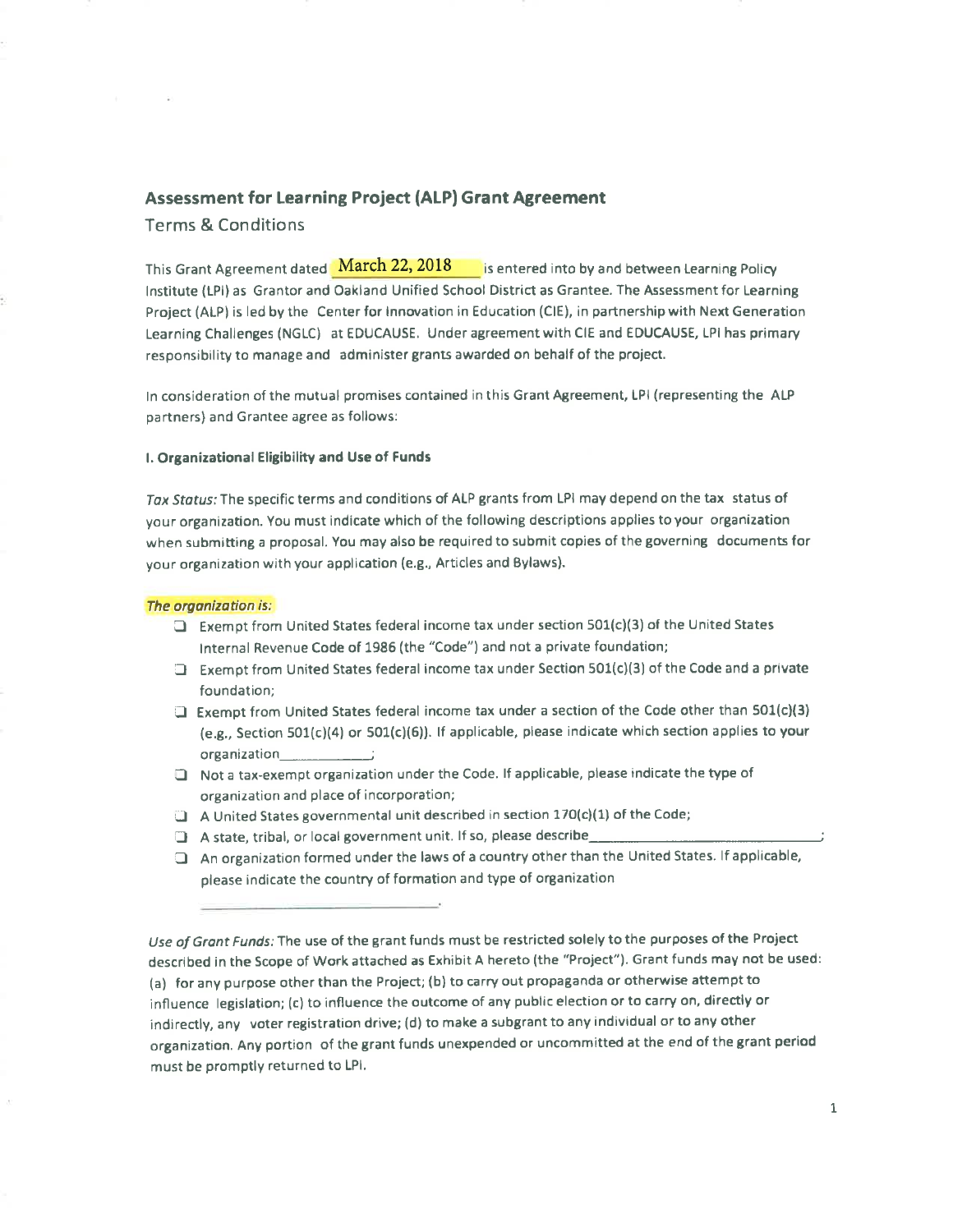Anti-Terrorism: You acknowledge that you are familiar with the U.S. Executive Orders and laws that prohibit the provision of resources and support to individuals and organizations associated with terrorism and the terrorist-related lists promulgated by the U.S. Government. You will use reasonable efforts to ensure that you do not support or promote violence, terrorist activity or related training, or money laundering. Such efforts to comply with this provision should not be interpreted to interfere with your commitment to academic freedom and open debate on controversial issues.

## II. Compliance and Indemnification

Compliance by All Parties: As the grantee for the Project, you agree that any activities in association with the Project or the Proposal will not modify the provisions of the Grant Agreement or constitute the basis for any claim by you against LPI. You have obtained all necessary regulatory and governmental licenses and approvals required to pursue the Project.

### III. Research Practice Assurances

Compliance for All Sites: You agree that for each venue in which any part of the Project is conducted, you shall comply with all laws and regulations applicable to the conduct of the Project, as well as comply with and assure and gain timely, appropriate prior approval for all activities subject to regulation and/or other types of required assurances, certifications, or legal requirements. All appropriate approvals, assurances, and certifications must be obtained no later than the date the Grant Agreement is fully executed. You acknowledge and agree that, as between you and LPI, you take and will have full responsibility for all such compliance, both for yourself and all other sites included in the Project, including without limitation those activities conducted through subcontracts.

### IV. Payment and Reporting Schedules

Payment: LPI hereby awards an Assessment for Learning Project Grant in the amount of \$100,000.00. This grant is to be expended over a period beginning on January 1, 2018 and concluding on May 31, 2019. The grant will be disbursed in two payments, the first in the amount of 60% of the award, and the second in the amount of 40% of the award.

LPI will disburse the first payment to grantees via check within 15 business days of receipt of the countersigned Grant Agreement, contingent on the receipt of funds to LPI. LPI will disburse the second payment on July 1, 2018, contingent upon 1) The grantee having expended at least 75% of the first payment; 2) The grantee participating in at least two Learning and Innovation Team meetings as described in Section VI; 3) The grantee having made progress on the agreed upon scope of work for the 2017-18 academic year (see Exhibit A); and 4) The grantee having provided baseline data for mutually agreed upon ALP metrics, with the expectation that follow up data for the mutually agreed upon ALP metrics will be provided by the end of the grant period. All grant payments to be made from LPI to Grantee hereunder are contingent upon LPI's receipt of funding from its funders.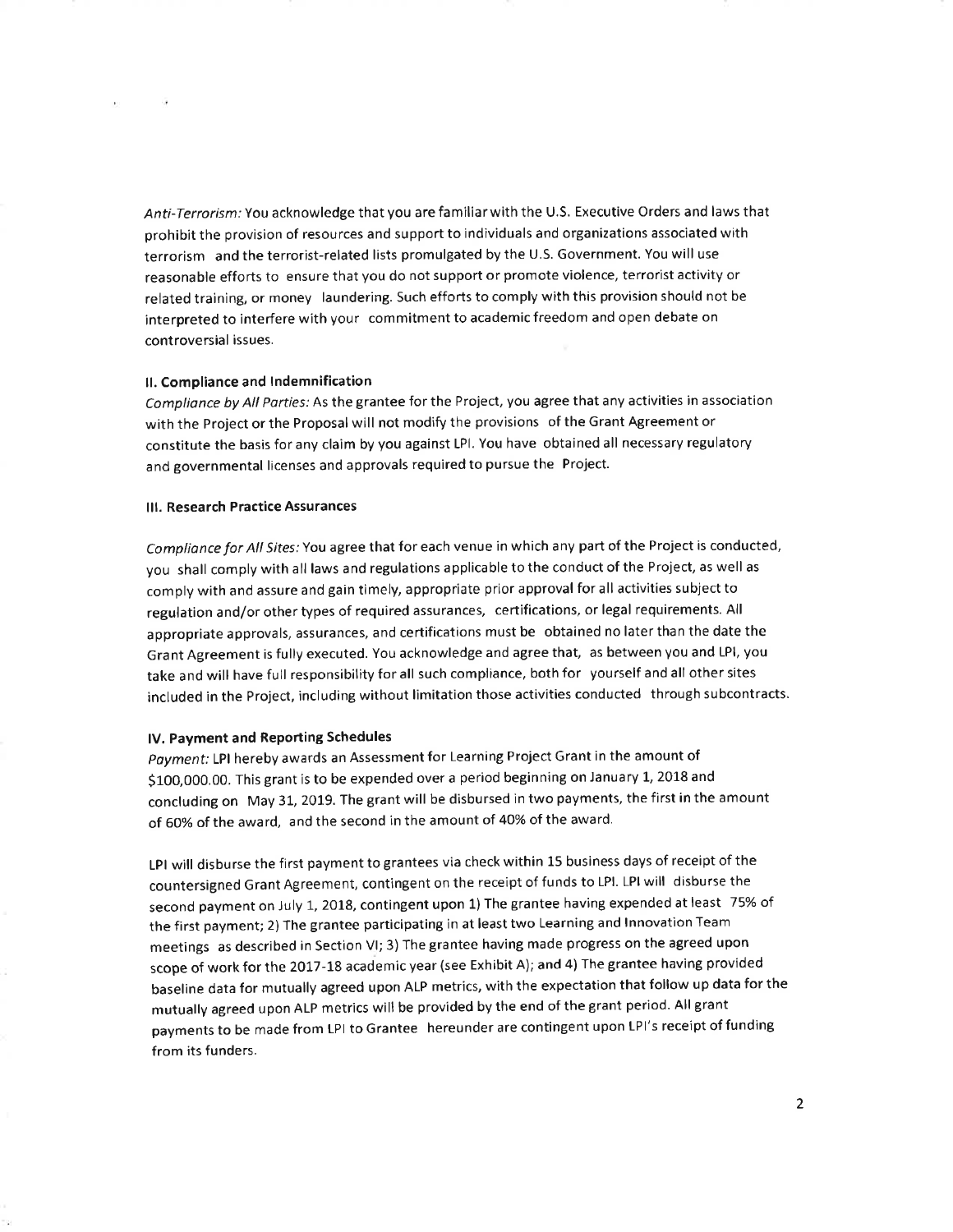Reporting: You agree to provide the Learning Policy Institute with administrative data related to performance assessment activities and outcomes (referred to above as the ALP metrics), access to attend and document learning outcomes for ALP-funded activities, and permission to conduct human subjects research, contingent upon LPI securing all appropriate approvals, assurances, and certifications (including, but not limited to, institutional review board [IRB] approvals). LPI will provide the Assessment for Learning Project with authentic evidence and presentations of learning on behalf of Oakland Unified, at set intervals to be mutually agreed upon with the ALP Program Officer. You also agree to provide a final Financial Report via e-mail to the Learning Policy Institute team no later than 60 days after the end of the grant period.

Record Maintenance and Inspection: You agree to maintain adequate program and financial records to enable LPI to easily determine how the grant funds were expended. Such records shall be maintained for at least three years following termination of the Grant Agreement and will be available for review by LPI personnel or our designee upon reasonable notice.

## V. Assessment for Learning Project Priorities

You understand and acknowledge that LPI is making the ALP grant in furtherance of its nonprofit purposes, which include the priorities of ensuring that (a) the knowledge gained during funded projects will be promptly and broadly disseminated to the education community, and (b) the intended product(s) or outcomes be made accessible (with respect to cost, quantity, and applicability) to organizations dedicated to improving college readiness and completion. You agree to conduct and manage support of the research, product development, and innovations funded by this grant in a manner that facilitates the achievement of ALP priorities and in accordance with the NGLC Intellectual Property Policy.

#### VI. Participation in ALP Community of Practice

Goals of ALP Community of Practice: The grant making activities of the Assessment for Learning Project are one part of a larger field-building effort carried out through the development of a Community of Practice. The California Performance Assessment Collaborative (CPAC) Community of Practice will be composed of three district grantees: Los Angeles Unified, Oakland Unified, and Pasadena Unified, as well as the associated technical assistance providers who will be working with these districts: Envision Learning Partners/SCALE and Connect Ed. This CPAC cohort will be situated within the broader ALP Community of Practice, which will be composed of grantees, Technical Assistance providers, Advisory members, non-funded applicants, members of peer networks (e.g., Innovation Lab Network, Hewlett Assessment Cluster, Hewlett Deeper Learning grantees, JFF Students at the Center, NGLC schools), and other educators who share a passion for changing how assessment is perceived and used for learning. Activated through virtual and in-person events, synchronous and asynchronous conversations, the Community of Practice aims to foster collaborative problem solving, sharing of resources, sharing of expertise, feedback and validation from peers, synergy and coordination of efforts, and a more robust learning experience for each ALP grantee.

Meetings: The primary ALP contact for OUSD (the Manager of Performance Assessments or a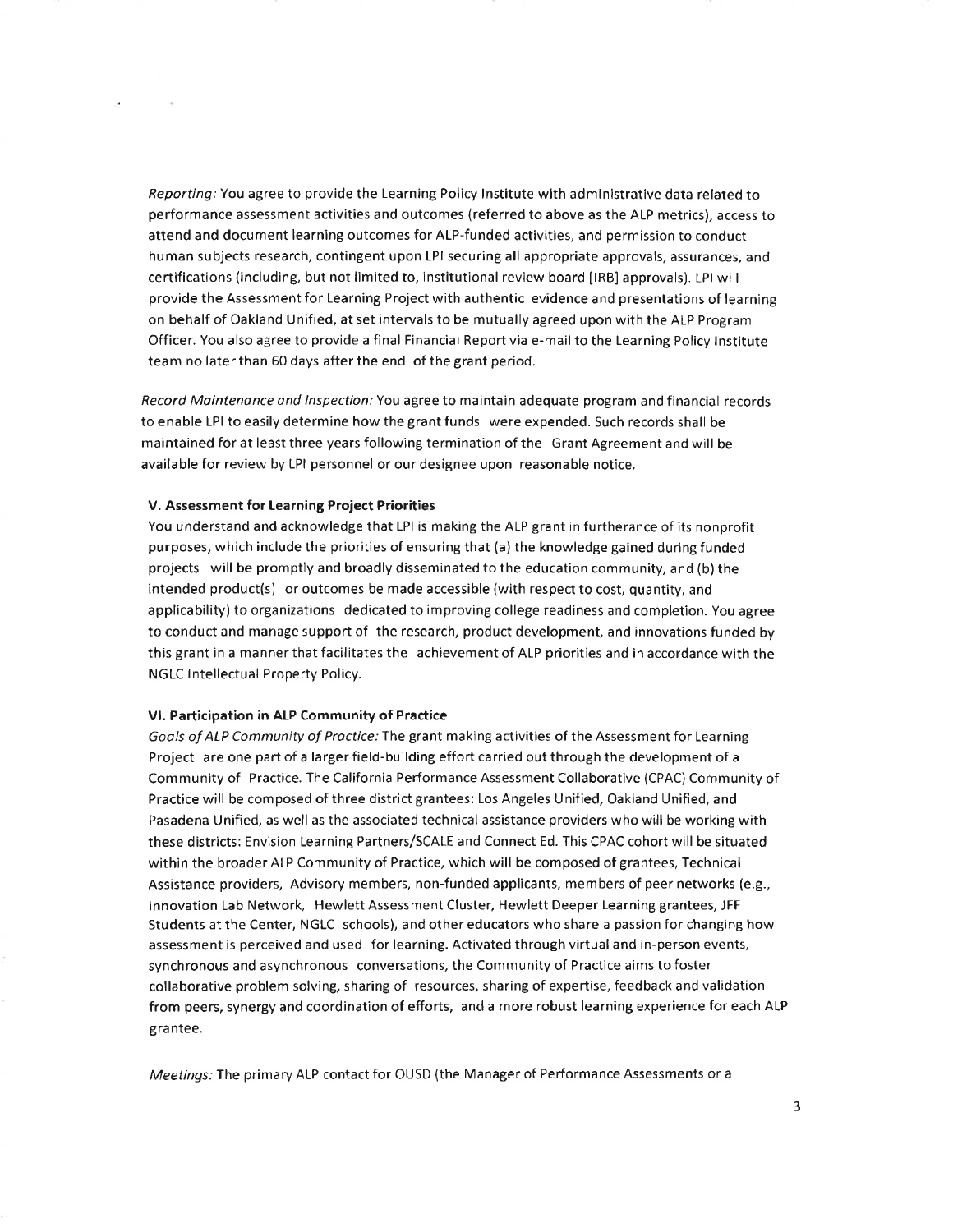designated alternate) agrees to participate in monthly check-in video calls to share progress updates and plan future activities. These calls will include primary contacts from the CPAC Community of Practice, including Los Angeles Unified, Oakland Unified, Pasadena Unified, Envision Learning Partners/SCALE, and Connect Ed. In addition, once per quarter the monthly check-in video call will be used for a meeting of the Learning and Innovation Team, consisting of all primary ALP contacts along with broader representation from each ALP partner, including the High School Network Superintendent for OUSD, or a designated alternate.

Structured Site Visits: The primary ALP contact for OUSD will be responsible for coordinating with OUSD colleagues, as well as the Learning Policy Institute and Connect Ed to organize one or more study visits to OUSD sites in Spring 2018, and one or more study visits to OUSD sites in Fall 2018 and/or Spring 2019. Participants may include school board members, key district administrators (including the superintendent and/or assistant superintendent for curriculum and instruction), principals, teacher leaders, and performance assessment coaches or managers. LPI and Connect Ed will take responsibility for planning and implementing the learning agenda for these visits, while the primary contact for OUSD will support implementation of the learning agenda and coordinate logistics as needed.

Additional Activities: The primary ALP contact for OUSD will be responsible for coordinating an effort led by the Linked Learning Office to revise the district graduate profile (see Exhibit A for more detail). In addition, the first year of the grant will include piloting a districtwide professional learning effort to align student capstone projects with Linked Learning pathway themes, and piloting an assessment tool. The second year of the grant will support a continuation of the Linked Learning pathway theme alignment project, as well as quarterly districtwide professional learning sessions to align grading and instructional supports for student capstone projects, a districtwide showcase of student work, and support for a part-time teacher leadership position at one of Oakland's comprehensive high schools. The primary ALP contact for OUSD will be responsible for leading these activities, and collaborating with Envision Learning Partners as they provide assistance with districtwide professional learning efforts. The Learning Policy Institute will play a supportive role in this collaboration, including coordination during the monthly planning calls, and additional support as needed (indicated by a request for assistance from OUSD or Envision Learning Partners, or directly initiated by the Learning Policy Institute team).

#### **VII. Publication**

 $\sim$ 

W.

Grant Announcements, Public Reports, and Use of ALP Name and Logo: The ALP Partners, the William & Flora Hewlett Foundation, the Bill & Melinda Gates Foundation, and other collaborative organizations may include information on this grant in periodic public reports and may make information about this grant public at any time on their web pages and as part of press releases, public reports, speeches, newsletters, and other public documents. Announcements, public reports and so forth should refer to the project and supporting grant as the Assessment for Learning Project. If you wish to issue a press release or report announcing this grant, or otherwise use names of the partners NGLC, EDUCAUSE, CIE, ALP, LPI or a collaborative organization's name or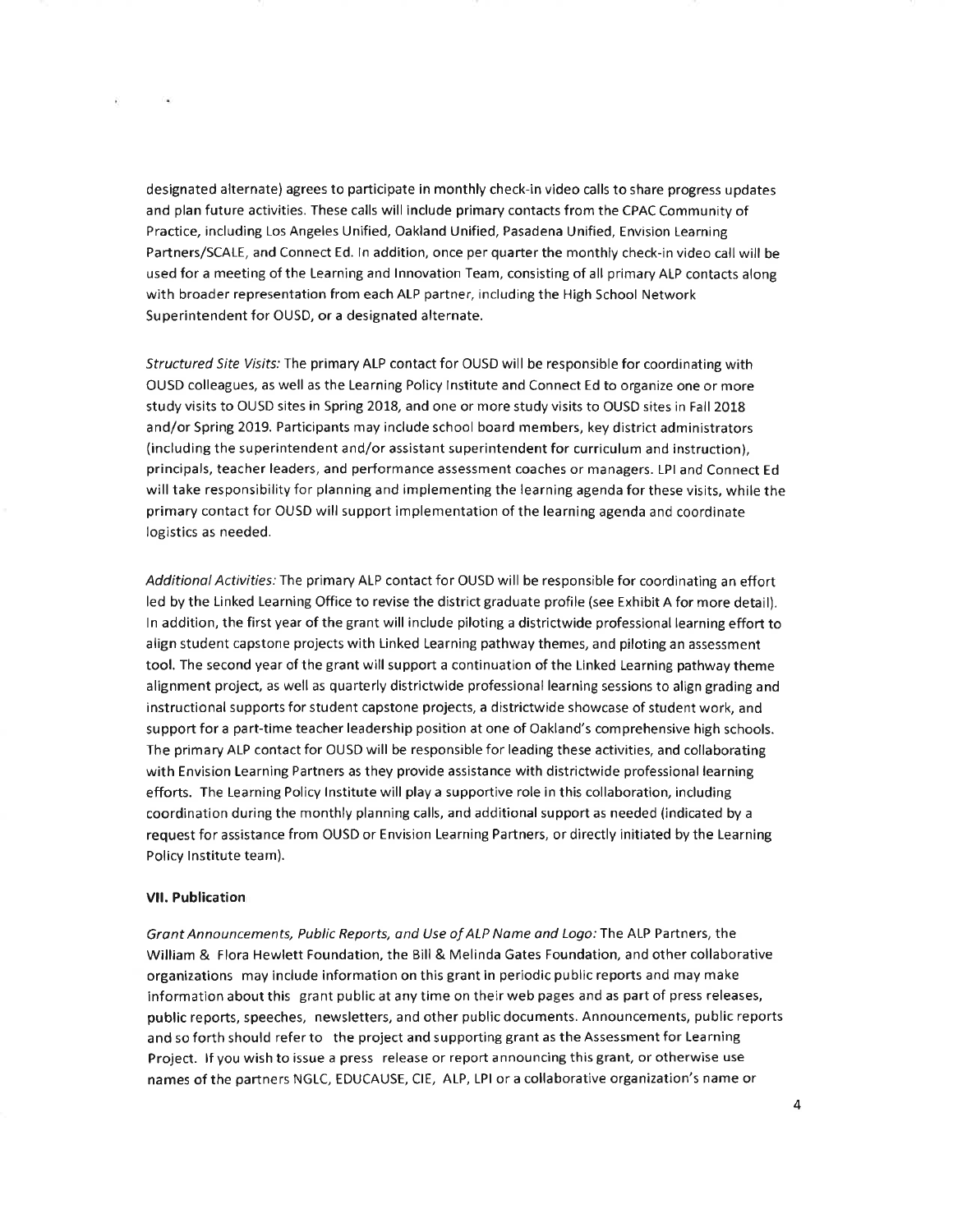logo, please contact LPI as outlined in the Grant Agreement at least two weeks before the desired announcement or publication date. You agree to notify LPO and ALP of the press release and the date of release, or of any other use of the names or logos of NGLC, EDUCAUSE, CIE, ALP, LPI or any collaborative organization. The ALP partners request an opportunity to review and comment on subsequent press releases or reports that are directly related to the grant.

Entire Agreement: The Grant Agreement will constitute the entire agreement and supersedes any prior oral or written agreements or communications between the parties regarding its subject matter. The provisions of the Grant Agreement are severable so that if any term or provision is found for any reason to be invalid, illegal, or unenforceable, such finding shall not affect the validity, construction, or enforceability of any remaining term or provision. The Grant Agreement may be amended or modified only by a mutual written agreement of the parties.

## VIII. Term of Offer

Grant award offers are only valid for 14 days. Upon receipt of award notification, you must return a fully executed Agreement to LP postmarked or emailed no later than 14 days after the award notification.

## IX. Right of LPI to Terminate Grant

LPI reserves the right, at its sole discretion, to terminate the grant at any time if Grantee fails to abide by the terms and conditions of the Grant Agreement, fails to make satisfactory progress with respect to the grant objectives, misappropriates ALP funds, or behaves in any other fashion detrimental to the success or effectiveness of the Assessment for Learning Project. Should LPI exercise this right, Grantee will be responsible for returning all unspent or misspent funds. In such case, any materials or work products produced with grant funds will still be subject to the NGLC Intellectual Property Agreement.

SIGNED,

Linda Darling-Hammond **Learning Policy Institute** 

**Preston Thomas Oakland Unified School District** 

 $3/22/18$ Date

 $2/27/18$ 

OAKLAND UNIFIED SCHOOL DISTER Office of the General Counse  $e$  and  $C$ **MEOP FORM & SLIBS APPROVE**  $3/1/18$ By ( Attorney at Law Andrea Epps.

Aimee Eng, President, Board of Education 4/26/18

Kyla Johnson Trammell, Secretary, Board of Education 4/26/18

5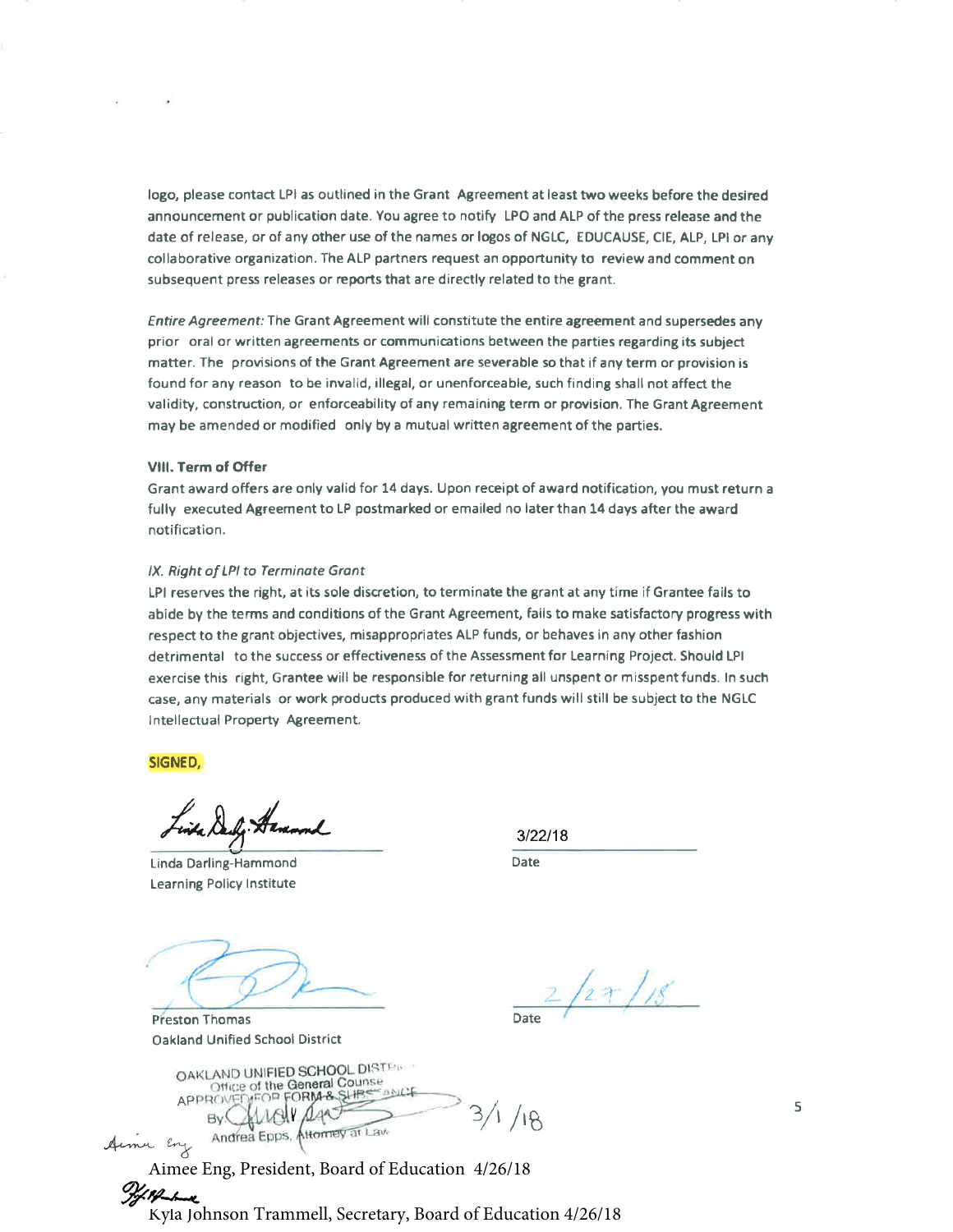# Exhibit A - Scope of Work for Oakland Unified School District

| <b>OAKLAND UNIFIED</b>                                                                                                  | Cost      |
|-------------------------------------------------------------------------------------------------------------------------|-----------|
|                                                                                                                         |           |
| Year 1 (2017-18)                                                                                                        |           |
| Cross-District Teacher Training Session                                                                                 | \$12,400  |
| School Year Teacher Training                                                                                            |           |
|                                                                                                                         |           |
| 20 Teacher stipends - \$600/teacher                                                                                     |           |
| Food - \$400                                                                                                            |           |
| <b>Identifying Anchor Oral Presentations</b>                                                                            | \$4,350   |
| School Year Teacher Training                                                                                            |           |
| 6 Teacher stipends - \$500/teacher (\$3000)                                                                             |           |
| Teacher release - \$200/teacher (\$1200)                                                                                |           |
| Food · \$150                                                                                                            |           |
| <b>Pathway Theme Capstones</b>                                                                                          | \$6,700   |
| School Year Teacher Training                                                                                            |           |
|                                                                                                                         |           |
| Fremont - civic action (3 teachers), Mack - capstone, Engineering? (4 teachers)                                         |           |
| 2 Release days - \$200/T (\$2800)                                                                                       |           |
| 2 b'fasts and 2 lunches (\$400)                                                                                         |           |
| 7 Stipends - \$500 (\$3500)                                                                                             |           |
| Integrated Project Pilot                                                                                                | \$2.500   |
| School Year Teacher Training                                                                                            |           |
|                                                                                                                         |           |
| Work with Fremont teachers on an integrated project for the spring                                                      |           |
|                                                                                                                         |           |
| <b>Assessment Pilot</b>                                                                                                 | 53,000    |
| School Year Teacher Training                                                                                            |           |
| Teacher team to use Illuminate to track and enter data from the Capstone project so that we can pilot the tool, make    |           |
| it effective, and roll it out to more schools in the following year                                                     |           |
| 6 teacher stipends - \$500/T (\$3000)                                                                                   |           |
| <b>Year 1 Total</b>                                                                                                     | \$28,950  |
|                                                                                                                         |           |
| Year 2 (2018-19)                                                                                                        |           |
| <b>Summer PD</b>                                                                                                        | \$34,750  |
| Summer Teacher Training                                                                                                 |           |
|                                                                                                                         |           |
| 5 days of PD on PBL and Performance Assessments                                                                         |           |
| 32 teachers at \$1000 (\$32,000)                                                                                        |           |
| food at \$550/day (\$2750)                                                                                              |           |
| Cross-District Teacher Training Session                                                                                 | \$13,600  |
| School Year Teacher Training                                                                                            |           |
|                                                                                                                         |           |
| 20 Teachers at \$600/teacher (\$12,000)                                                                                 |           |
| Food - \$1600                                                                                                           |           |
| Developing Pathway Specific Capstone Projects                                                                           | \$10,200  |
| School Year Teacher Training                                                                                            |           |
| Three teams of 3-4 teachers (10 total)                                                                                  |           |
| 2 Release days per team - \$200/T (\$4000)                                                                              |           |
| 10 Stipends - \$500 (\$5000)                                                                                            |           |
| Food - \$200/day (\$1200)                                                                                               |           |
| Graduate Profile                                                                                                        | \$12,500  |
| School Year Teacher Training                                                                                            |           |
|                                                                                                                         |           |
| We would like to have a deeper look at our graduate profile as a way of bringing coherence to the system around         |           |
| performance assessments. The Linked Learning Office will work on a more compelling version 2.0 of our graduate          |           |
| profile. Preston would bring this to the Superintendent's cabinet to get their support. We would also seek our          |           |
| Superintendent's backing to have a deep dive into one competency of the profile this year (like academic proficiency or |           |
| essential communication). We would have some cross-departmental conversations to develop K-12 competencies as           |           |
| well as example performance tasks and anchor student work that would guide teachers and school leaders                  |           |
|                                                                                                                         |           |
| Graphic design - \$5k. 1 Day retreat - \$2500. Printing and production costs - \$5K                                     |           |
| <b>Year 2 Total</b>                                                                                                     | \$71,050  |
|                                                                                                                         |           |
| <b>Revised Grand Total</b>                                                                                              | \$100,000 |